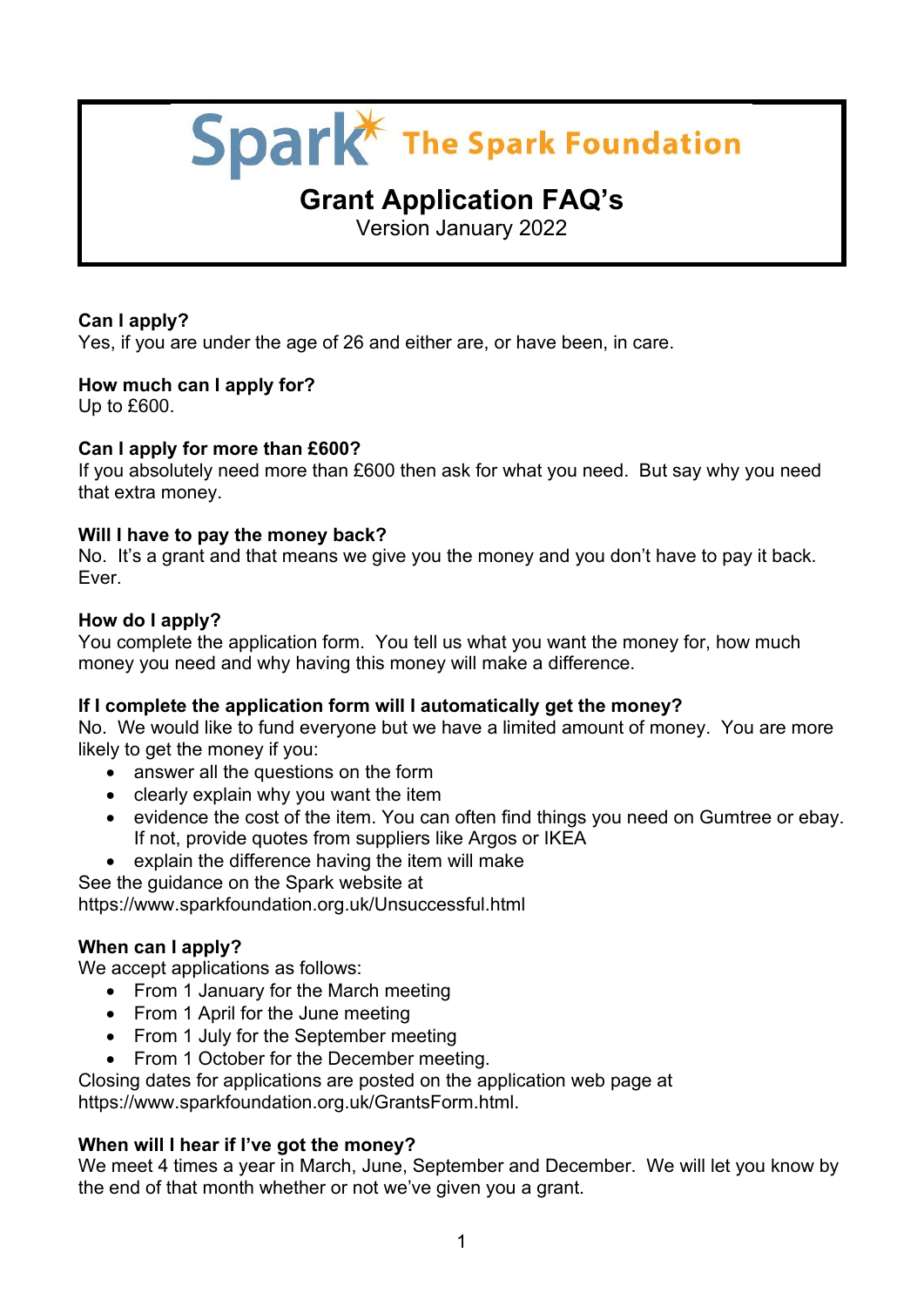# **I'm leaving care and my leaving care grant isn't enough. Can I apply?**

If you have received the government's recommended amount of £2000 in the last year then it is unlikely that we would provide additional funding at this time. If you received and spent the leaving care grant more than a year ago then we may be able to help you. In the past we have funded washing machines, fridges, freezers, beds, furniture, bedding, sofas, carpets and curtains! But please do let us know how much your Leaving Care Grant was and how you have spent it.

### **Maximum amounts granted for white goods**

Please note, when considering applications for "white goods" the Trustees have set the following maximum amounts: -

- Fridge/Freezer **£180**
- Cooker **£260**
- Washing Machine £200

All quotes must also show delivery, installation and removal/recycling costs.

#### **Will you pay for renovating or redecorating my rented accommodation?**

Unlikely. Normally we would expect the landlord to have responsibility for this.

#### **Will you pay for my travel expenses to get to college?**

Unlikely as we do not pay recurring costs.

#### **I need a camera for my course at college. Would you buy me one?**

Yes. We can buy you stuff you need at college or for starting work eg protective clothing or tools.

#### **I'm a foster carer and care for a disabled child. Would you buy specialist software for our computer?**

Yes. We want to help young people in care attain their full potential.

#### **I'm a foster carer. I think the child I care for would really benefit from a holiday. Would you pay for that?**

It all depends. We would consider paying for an adventure or activity holiday, such as, Tall Ships or with PGL. We have also paid part of the cost of an overseas holiday to meet birth family. But we will only fund a holiday where it is clearly additional to what we would expect a foster carer to pay for.

#### **I've built up some debts which mean I cannot move into more suitable accommodation. Can you help?**

Possibly. Tell us how the debts came about and what you are doing to reduce them. We may make a contribution where it is clear that it will help you move on with your life.

# **I really want to learn to drive. Will you pay for that?**

This is a bit tricky. We don't want to pay for driving lessons and then discover that you can't afford the insurance on a car, don't have a car and so don't use your new found skill. So, if you apply for driving lessons, let us know how you are going to be able to afford a car and its insurance. If you do not tell us this information we are unlikely to give you the money.

# **Maximum amounts granted for Driving Lessons and Bicycles**

Please note, when considering applications for Driving Lessons and Bicycles, the Trustees have set the following maximum amounts:-

- Driving Lessons £500
- Bicycle, including helmet, lights and lock £200